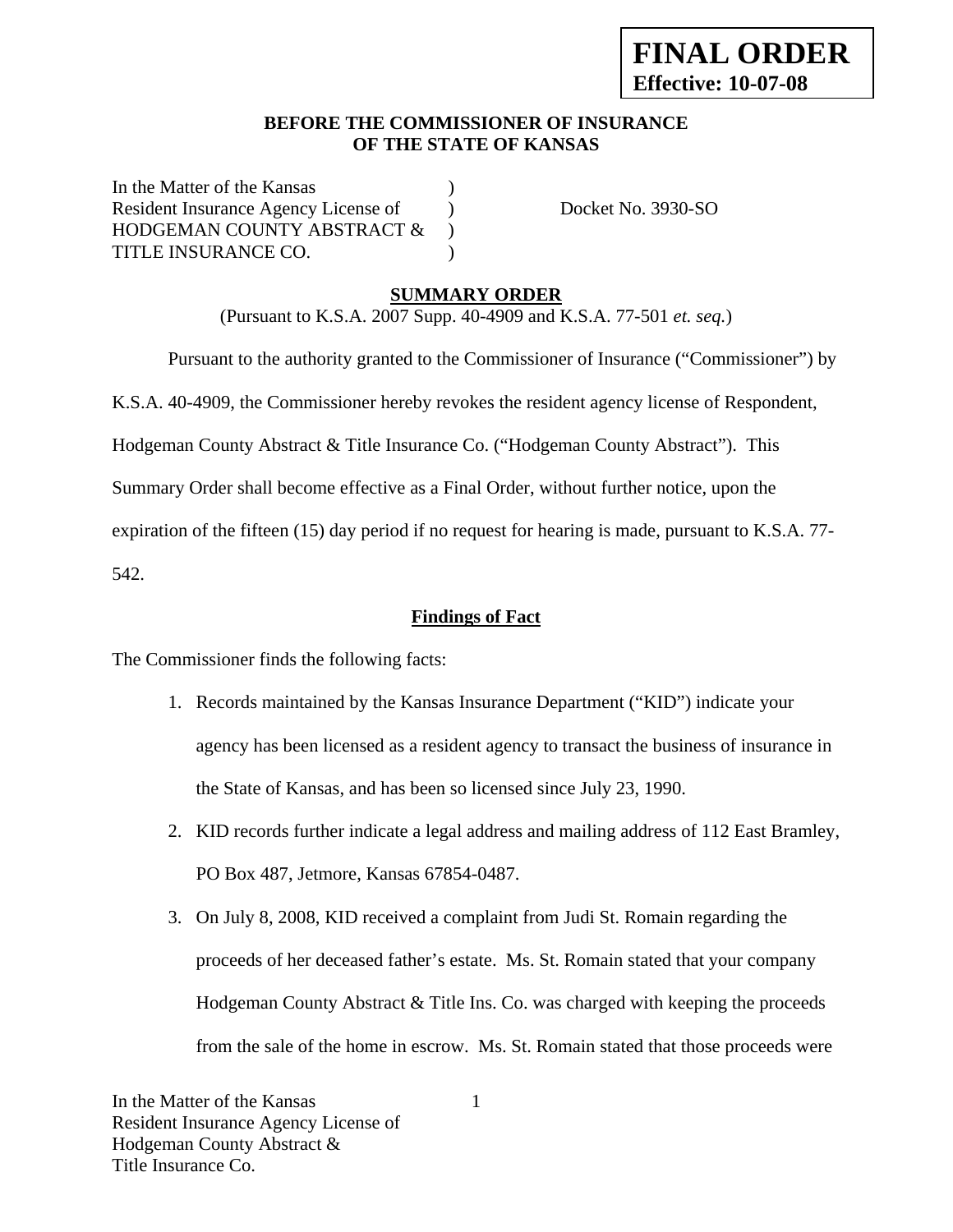released from any encumbrance on June 16, 2008 and that she contacted Angela Clarke about the same.

- 4. Ms. St. Romain further stated that Angela Clarke informed her that she would send the checks. She stated that she again spoke with Angela Clarke on July 3, 2008, and that she informed her at that time that your company did not have the funds in escrow.
- 5. On July 5, 2008, Ms. St. Romain received a check from your company for \$17,674.62, at that time she called The Farmers State Bank in Jetmore and inquired if the check would clear. She was informed that it would not.
- 6. Randy Adair, Chief Fraud Investigator for the Kansas Insurance Department investigated Ms. St. Romain's complaint. During his investigation it was discovered that only \$12,391.60 remained in escrow from the sale of Ms. St. Romain's parent's home.
- 7. Records indicate that the home was sold for \$75,000.00 that less deductions to buyer the balance of the escrow was \$74,200.62. Angela Clarke was then authorized to use those proceeds to pay the funeral expenses for Ms. St. Romain's parents which left a balance of \$53,023.66. The remaining \$40,632.26 was unaccounted for.
- 8. On July 10, 2008, Randy Adair called and spoke to Angela Clarke concerning the unaccounted for money. Ms. Clarke stated to that she "borrowed" the money as she needed it for personal expenses.
- 9. On July 11, 2008, Mr. Adair spoke with Angela Clarke again, at that time Mr. Adair asked what the money was used for. Angela Clarke replied to pay off a mortgage,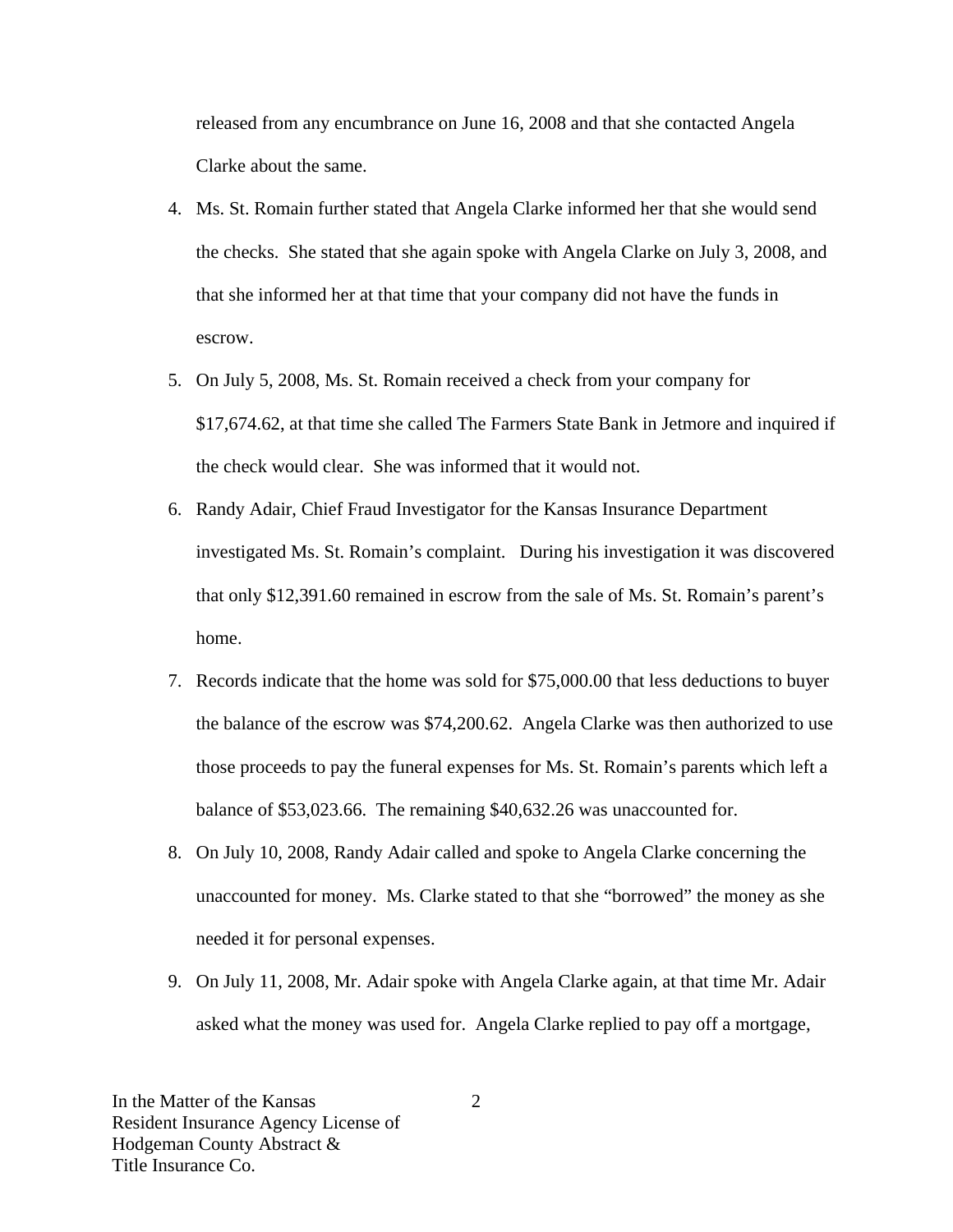when questioned further Ms. Clarke admitted that it was not her mortgage, but rather to pay an escrow account on another mortgage transaction.

- 10. Mr. Adair then inquired of Ms. Clarke if she had done this before; she stated that she had, but that she was unable to remember the dates, names or amounts. Angela Clarke then stated that this had been occurring for a couple of years.
- 11. On or about August 11, 2008, Joanne Clarke, contacted KID and reported that she no longer was the owner of Hodgeman County Abstract. Joanne Clarke reported that she transferred ownership of the business to her son and former-daugher-in-law, on June 1, 2005. Joanne Clarke then faxed a copy of the minutes of Hodgeman County Abstract from June 1, 2005 which showed that on that date she and her husband Velven D. Clarke sold 100% of their shares, representing 100% ownership of Hodgeman County Abstract to Kelly R. Clarke and Angela R. Clarke.
- 12. Joanne Clarke also provided to KID a copy of a divorce decree regarding Kelly R. and Angela R. Clarke. The decree provided Angela R. Clarke was awarded the business known as Hodgeman County Abstract & Title Insurance Co., Inc., together with the leased building, consents, assets and liabilities. This was file stamped in the District Court of Hodgeman County in case number 07DM3 on September 12, 2007.
- 13. As such Angela R. Clarke is the sole owner of Hodgeman County Abstract and the sole affiliated agent.

#### **Applicable Law**

14. K.S.A. 2007 Supp. 40-4909 states, in pertinent part:

In the Matter of the Kansas Resident Insurance Agency License of Hodgeman County Abstract & Title Insurance Co.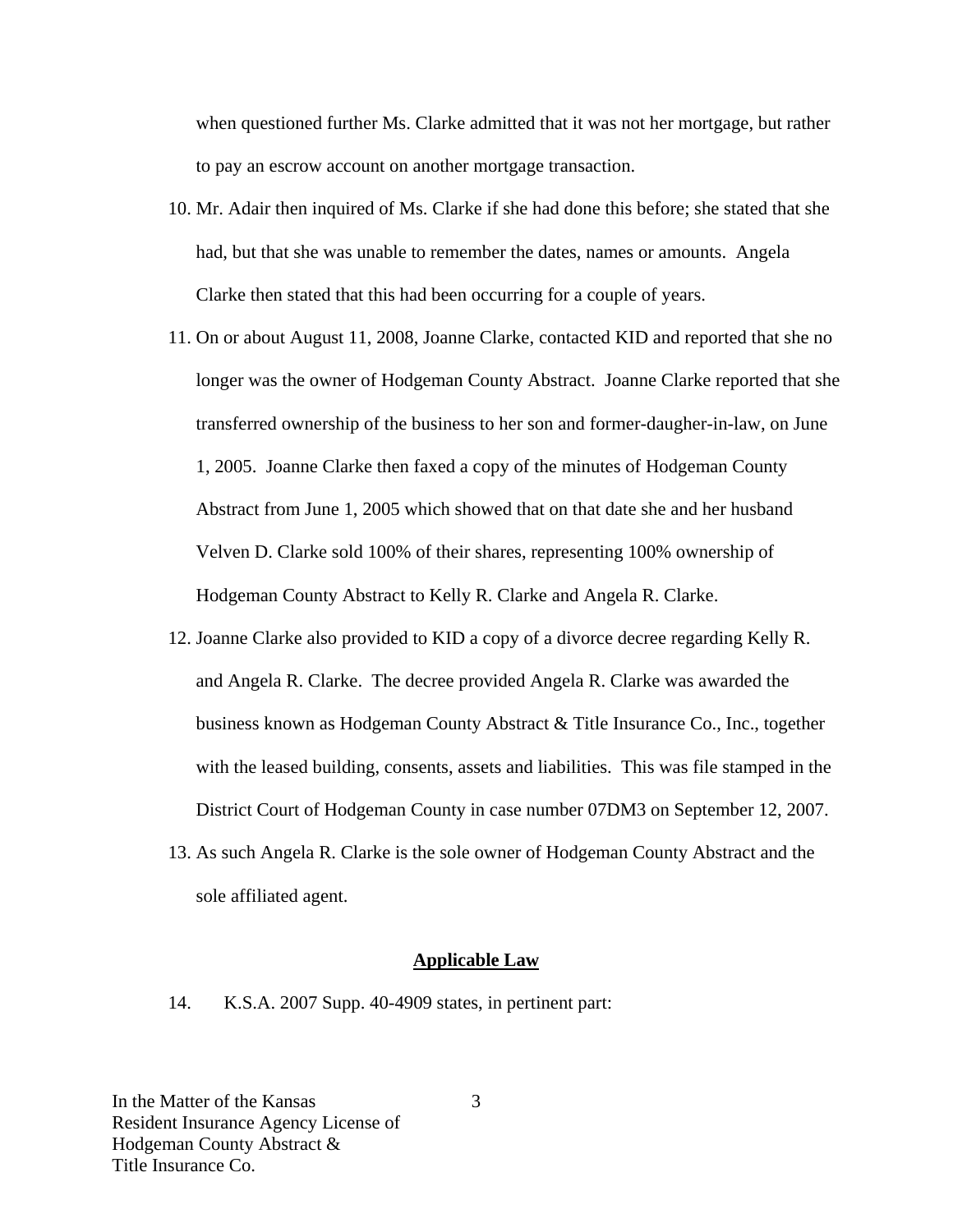- (a) The commissioner may deny, suspend, revoke, or refuse renewal of any license issued under this act if the commissioner finds that the applicant or license holder has:
	- (2) Violated
		- (A) any provision of chapter 40 of the Kansas Statutes Annotated, and amendments thereto, or any rule or regulation promulgated thereunder;
	- (4) Improperly withheld, misappropriated or converted any moneys or properties received in the course of doing insurance business.
	- (8) Used any fraudulent, coercive, or dishonest practice, or demonstrated any incompetence, untrustworthiness or financial irresponsibility in the conduct of business in this state or elsewhere.
- (b) In addition, the commissioner may suspend, revoke or refuse renewal of any license issued under this act if the commissioner finds that the interests of the insurer or the insurable interests of the public are not properly served under such license.
- (d) The license of any business entity may be suspended, revoked or refused renewal if the insurance commissioner finds that any violation committed by an individual licensee employed by or acting on behalf of such business entity was known by or should have been known by one or more of the partners, officers or managers acting on behalf of the business entity and such violation was not reported to the insurance commissioner by such business entity.

### **Conclusions of Law**

15. The Commissioner has jurisdiction over Respondent as well as the subject matter

of this proceeding, and such proceeding is held in the public interest.

16. The Commissioner finds that Angela R. Clarke improperly converted,

misappropriated or converted moneys she received in the course of doing

insurance business by using funds from an escrow account for her personal

expenses, a violation of K.S.A. 2007 Supp.  $40-4909(a)(4)$  and  $(8)$ .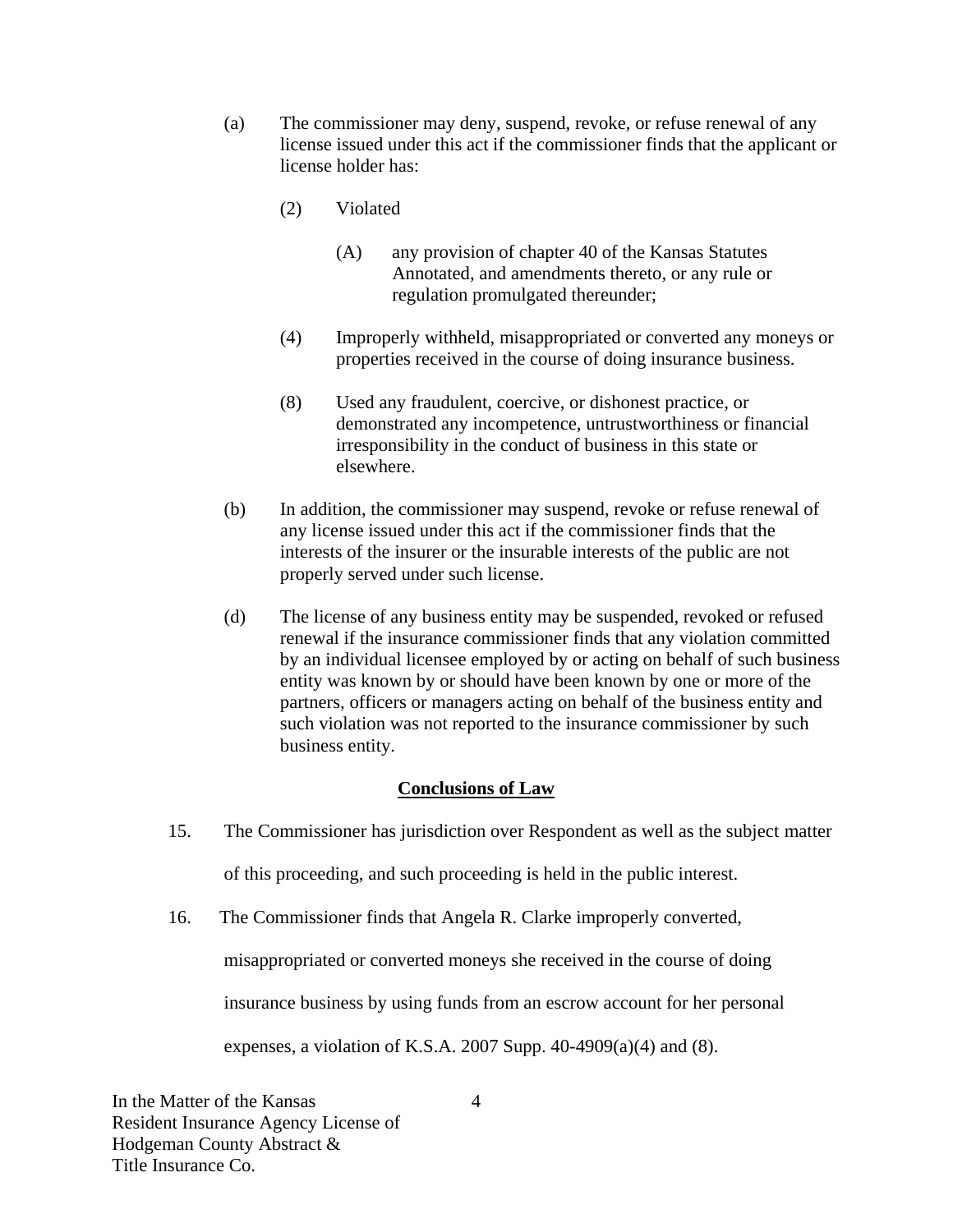- 17. The Commissioner finds that Angela R. Clarke's conduct in taking moneys from escrow accounts without authorization and using them for personal expenses over the span of several years is a violation of K.S.A. 2007 Supp. 40-4909(a)(4) and (8).
- 18. The Commissioner finds that Angela R. Clarke is the sole owner and the sole affiliated agent for Hodgeman County Abstract.
- 19. The Commissioner finds that Angela R. Clarke as the sole agent of Hodgman County Abstract committed violations of Kansas statutes and did not report such violations, as a result the agency license of Hodgeman County Abstract may be revoked in accordance with K.S.A. 2007 Supp. 40-4909(d).
- 20. The Commissioner finds, pursuant to K.S.A. 40-4909(b), that the insurable interests of the public are not properly served under the agency license of Hodgeman County Abstract license.
- 21. Accordingly, the Commissioner concludes sufficient grounds exist for the revocation of the insurance agency license of Hodgeman County Abstract pursuant to K.S.A. 2007 Supp. 40-4909(a) and (b).

# **IT IS THEREFORE ORDERED BY THE COMMISSIONER OF INSURANCE THAT:**

1. The Kansas Resident Insurance Agency License of HODGEMAN COUNTY ABSTRACT & TITLE INSURANCE CO. is hereby **REVOKED** effective the effective date of this Order.

2. **IT IS FURTHER ORDERED** that HODGEMAN COUNTY ABSTRACT & TITLE INSURANCE CO. shall **CEASE** and **DESIST** from the sale, solicitation or negotiation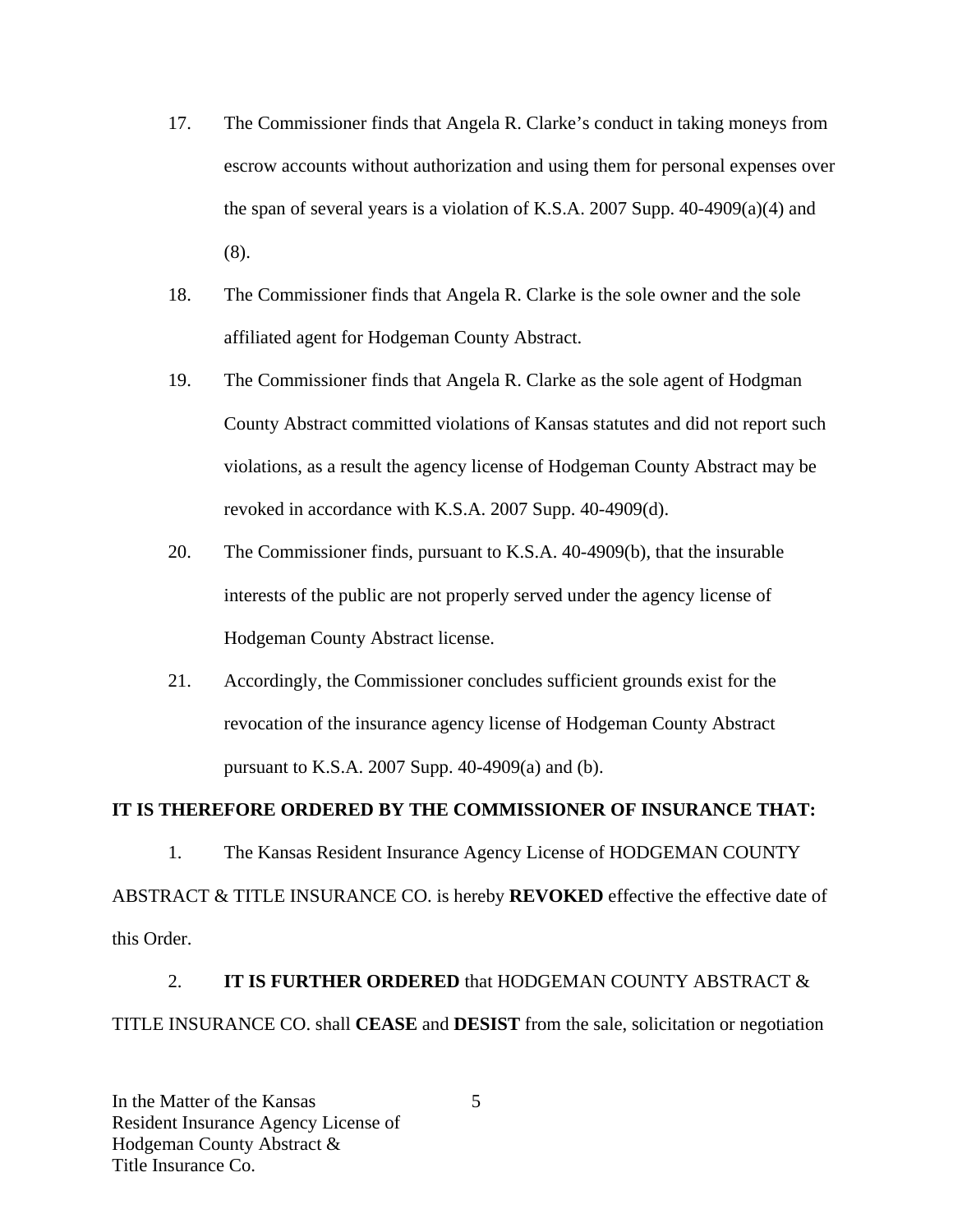of insurance and/or receiving compensation deriving from the sale, solicitation or negotiation of insurance conducted after the effective date of this Order.

#### **NOTICE AND OPPORTUNITY FOR HEARING**

Hodgeman County Abstract & Title Insurance Co., within fifteen (15) days of service of this Summary Order, may file with the Kansas Insurance Department a written request for hearing on this Summary Order, as provided by K.S.A. 77-542. In the event a hearing is requested, such request should be directed to:

> John W. Campbell, General Counsel Kansas Insurance Department  $420$  S.W. 9<sup>th</sup> Street Topeka, Kansas 66612

Any costs incurred as a result of conducting any administrative hearing shall be assessed against the agent/agency who is the subject of the hearing as provided by K.S.A. 40-4909(f). Costs shall include witness fees, mileage allowances, any costs associated with reproduction of documents which become part of the hearing record, and the expense of making a record of the hearing.

If a hearing is not requested, this Summary Order shall become effective as a Final Order,

without further notice, upon the expiration of the fifteen (15) day period for requesting a hearing.

The Final Order will constitute final agency action in the matter.

In the event the Petitioner files a petition for judicial review, the agency officer designated pursuant to K.S.A. 77-613(e) to receive service of a petition for judicial review on behalf of the Kansas Insurance Department is:

> John W. Campbell, General Counsel Kansas Insurance Department 420 S.W.  $9^{th}$  St. Topeka, Kansas 66612

In the Matter of the Kansas Resident Insurance Agency License of Hodgeman County Abstract & Title Insurance Co.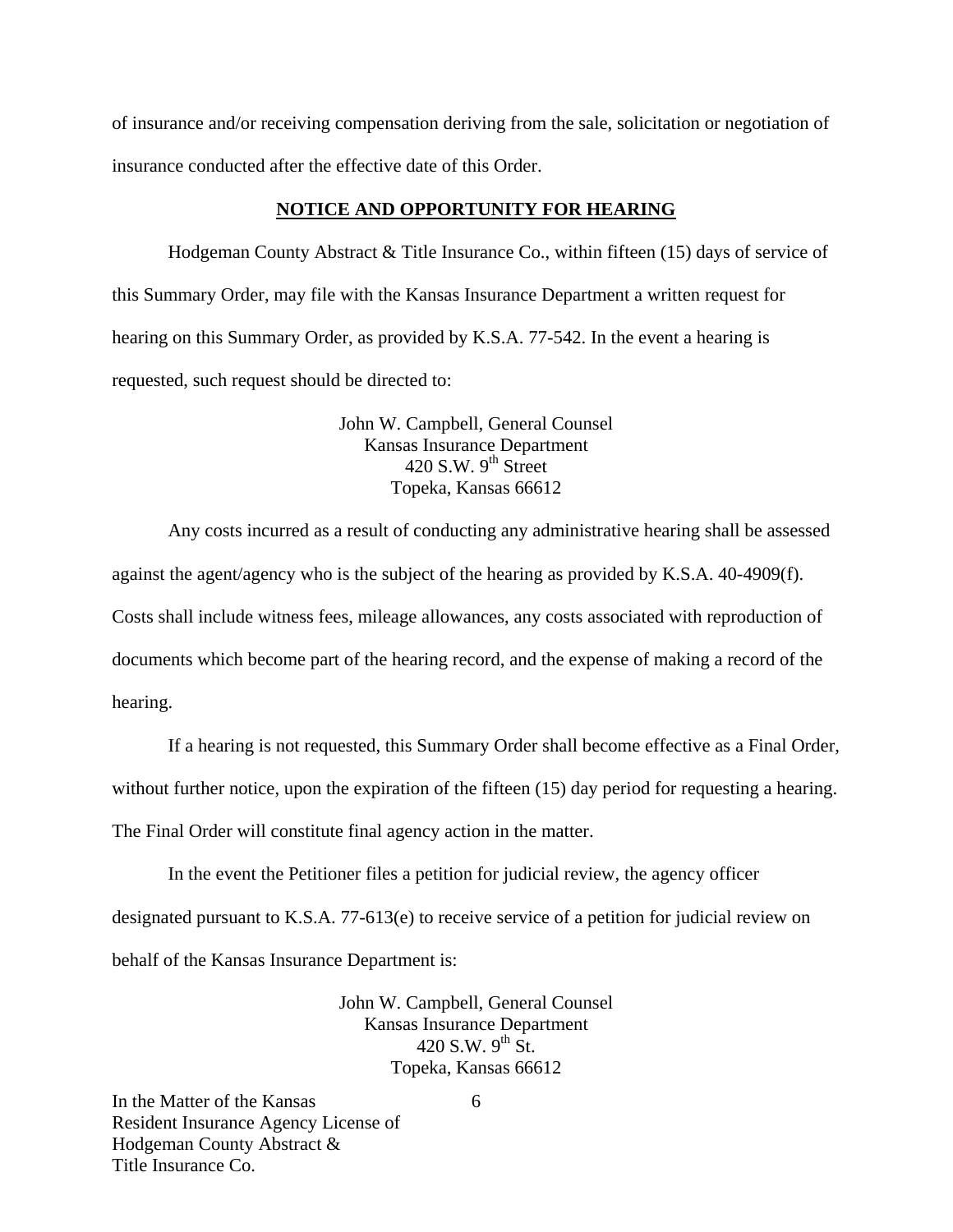# **IT IS SO ORDERED THIS \_18th\_\_ DAY OF SEPTEMBER, 2008, IN THE CITY OF TOPEKA, COUNTY OF SHAWNEE, STATE OF KANSAS.**



 **\_**/s/ Sandy Praeger**\_\_\_\_\_\_\_\_\_\_\_\_\_** Sandy Praeger Commissioner of Insurance

 $\angle$ s/ John W. Campbell $\angle$  John W. Campbell General Counsel

# **CERTIFICATE OF SERVICE**

The undersigned hereby certifies that she served the above and foregoing Summary Order on this \_\_18th\_\_ day of \_\_\_\_\_Sept.\_\_\_\_\_\_\_, 2008, by causing the same to be deposited in the United States Mail, first class postage prepaid, addressed to the following:

> Hodgeman County Abstract & Title Insurance Co. PO Box 487 Jetmore, KS 67854-0487

> > $\angle$ s/ Stacy R. Bond $\angle$  Stacy R. Bond Staff Attorney